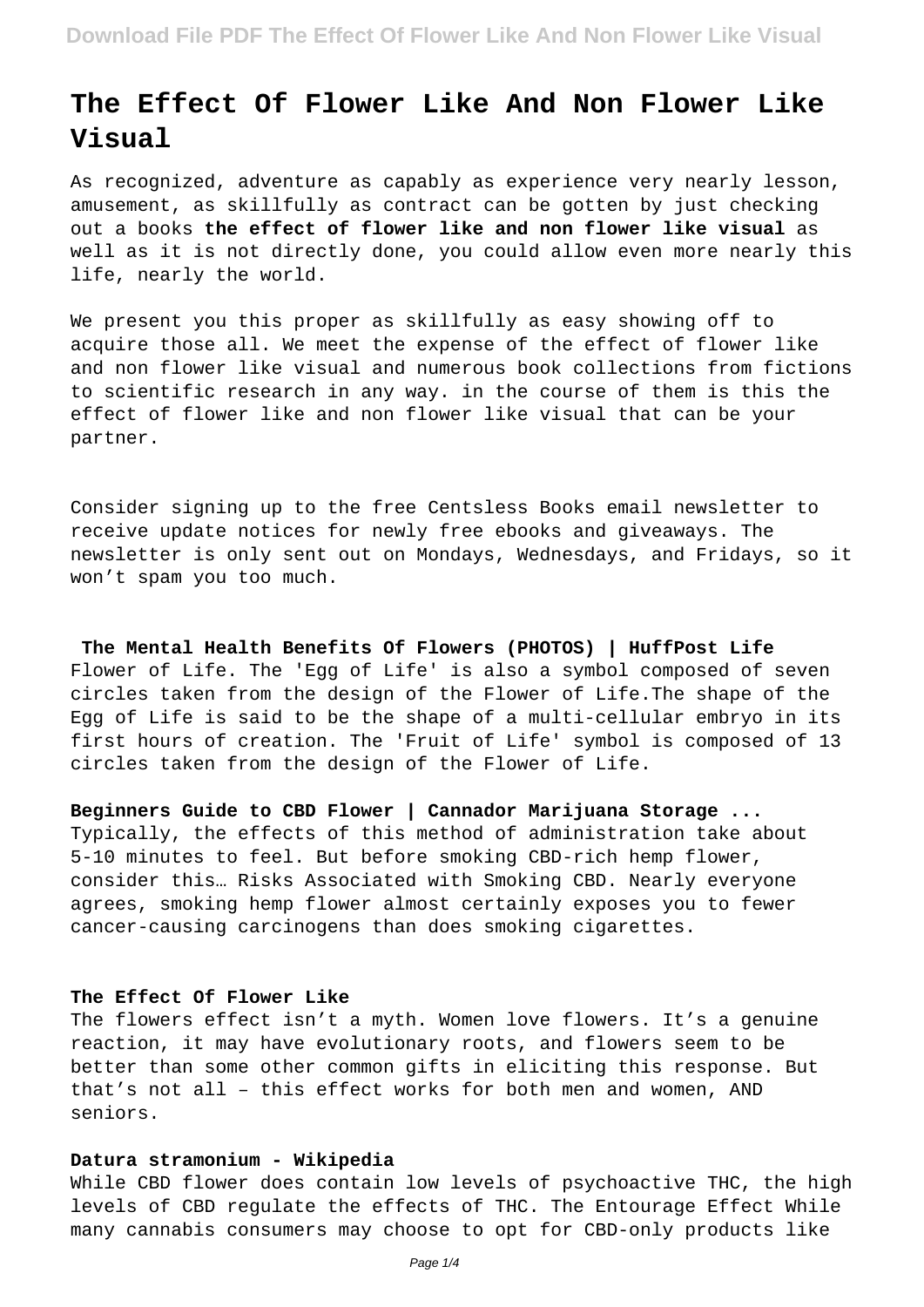CBD oil, CBD-rich flower can have better effects because of the synergy that occurs between THC and CBD.

**A Complete Guide to Smoking CBD Hemp Flowers - CBD Testers** According to some studies, jazz music appears to have a beneficial effect, producing better and more abundant growth. The science television show MythBusters did a similar experiment and concluded that plants reacted well to any type of music, whether rock, country, jazz, or classical.

**8 Amazing Benefits of Having Flowers in Your Home | Best Life** Rather than binding to your cannabinoid receptors directly (like THC), CBD exerts indirect influence on these receptors, increasing the levels of endocannabinoids produced naturally by your body (or reference, endocannabinoids are produced naturally in the body and phytocannabinoids, like THC and CBD, come from plants).

**Potassium and Flowering | The Story of Flowers | Adam Dimech** Overview Information. Elderflower is the flower of a tree. An extract of the flower is used to make medicine. Elderflower is used for swollen sinuses (sinusitis), colds, influenza (flu), swine flu, bronchitis, diabetes, and constipation.

#### **CBD Hemp Flower - Benefits, Reviews & 2020 Buyer's Guide**

Sprite has almost as much sugar as Coca Cola and is, therefore, not useful as a soda pop fertilizer. It is, however, useful to lengthen the life of cut plants and flowers. I've heard 7-Up works just as well to increase the life for cut flowers in vases. Effects of Soda on Plant Growth

#### **Elderflower: Uses, Side Effects, Interactions, Dosage, and ...**

CBD flowers can help relieve symptoms of chronic pain, inflammation, seizures, anxiety, multiple sclerosis, and more. What's good about smoking CBD flower is that, similar to vaping, the effects are nearly instant. If you've ever smoked high-THC flower, you know that you feel intoxicated, relaxed, etc. within just minutes.

# **CBD Effects: Does CBD Get You High? | Key To Cannabis**

Datura stramonium, known by the English names jimsonweed (jimson weed) or devil's snare, is a plant in the nightshade family. Its likely origin was in Central America, and it has been introduced in many world regions. It is an aggressive invasive weed in temperate climates across the world.

#### **Soda Pop On Plants - Effects Of Soda On Plant Growth**

However, smoking Blue Lotus Flower provides much different effects than drinking it as a tea. Smoking the leaf either rolled into a joint or in a glass piece is a lot like smoking marijuana. In fact, civilizations have long used Blue Lotus for thousands of years for religious and ceremonial purposes (and of course, to get high), thus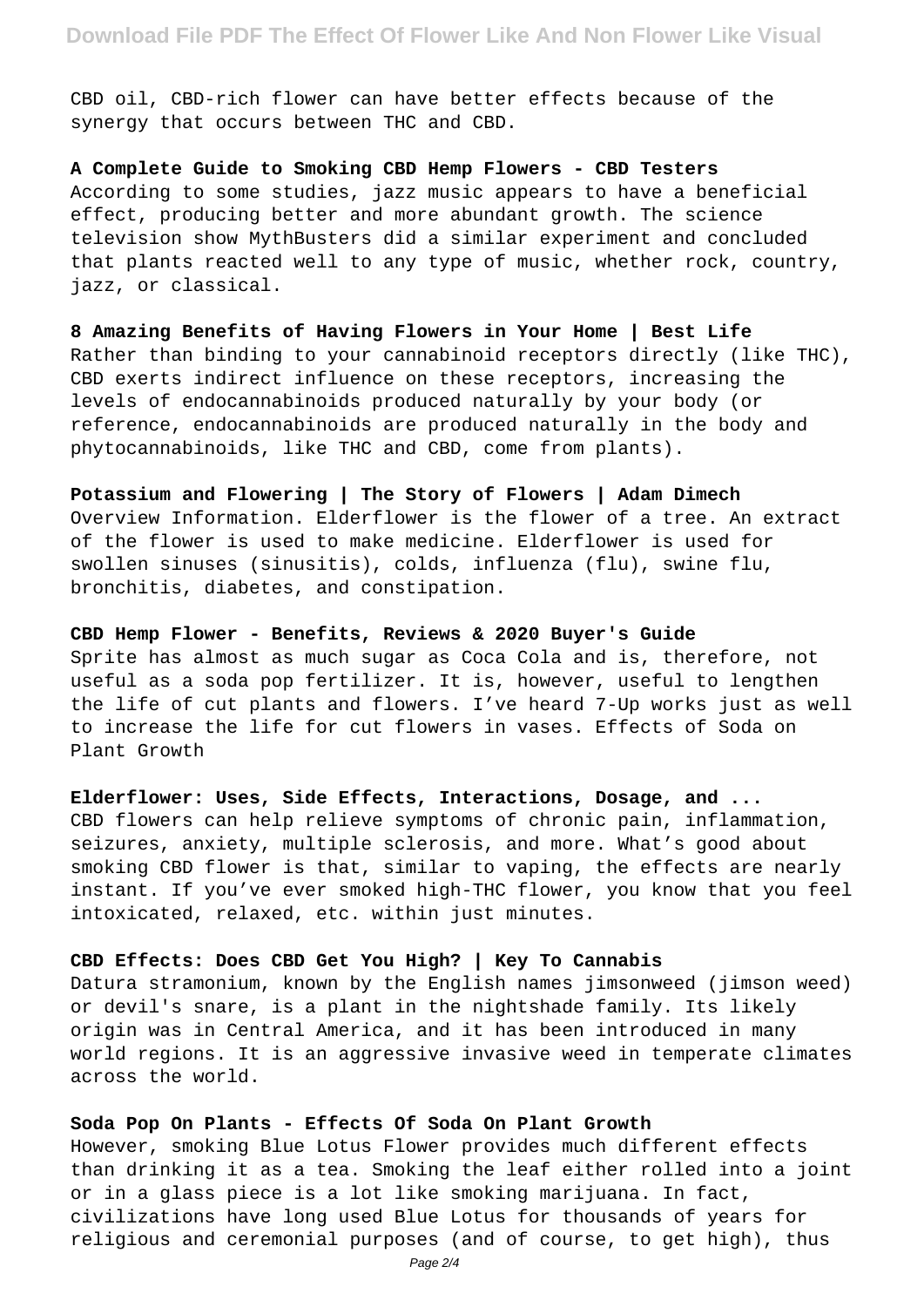Blue Lotus ...

# **How Flowers Affect The Human Brain | Kremp Florist Blog**

Flowers have a long-term positive effect on moods. Study participants reported feeling less depressed, anxious, and agitated after receiving flowers. They also demonstrated greater sense of life satisfaction. Flowers create intimate connections. Giving and receiving flowers creates positive contact between family and friends.

#### **The Effect of Music on Plant Growth | Dengarden**

Other terpenes, like lavender-scented linalool, can tolerate a higher heat. Unlike smoking, vaporization can allow you to experience a more diverse range of flavors and fragrances from your cannabis flower or oil. 5. Customizable experience

#### **The Power of Flowers: Studies Link Flowers With Emotional ...**

The Flower of Life is put to use in many different ways nowadays, e.g. as a Flower of Life sticker (Flower of Life products) or a Flower of Life painting on the wall. Many people like to wear the symbol as a pendant on a silver necklace.

## **Smoking vs Vaping Cannabis: You Will Be ... - Green Flower**

The explanation for this comes from another study which theorizes that, within human evolution, the flower has emerged as one of "a handful of plants that manage to manufacture chemicals with the precise molecular key An Environmental Approach to Positive Emotion: Flowers needed to unlock the mechanism in our brain governing pleasure, memory, and maybe even transcendence."

# **Women Genuinely Like Flowers | The Effect Of Flowers To ...**

However, now, numerous scientific studies have proven that flowers have positive effects on the brain; they elevate mood, reduce stress, and even help people to heal faster through color, scent, and symbolism.

# **Flower of Life - A Thorough Explanation - Token Rock**

Potassium has an important role regulating water and nutrient movement in plant cells. All plants are composed of cells. When you water a plant, water travels from the root cells, through the plant's vascular system (called the xylem) to the leaf and flower cells. Nutrients from the soil also travel a similar path.

# **Flower of Life Meaning, Origin, application, effect**

Living with flowers can provide a boost of energy, happiness and enthusiasm at work. Having flowers at home can have a positive carryover impact on your mood at work, too. The study found that people were more likely to feel happier and have more enthusiasm and energy at work when flowers were in their home living environments.

#### **Flower Power: The Emotional Benefits of Fresh Flowers ...**